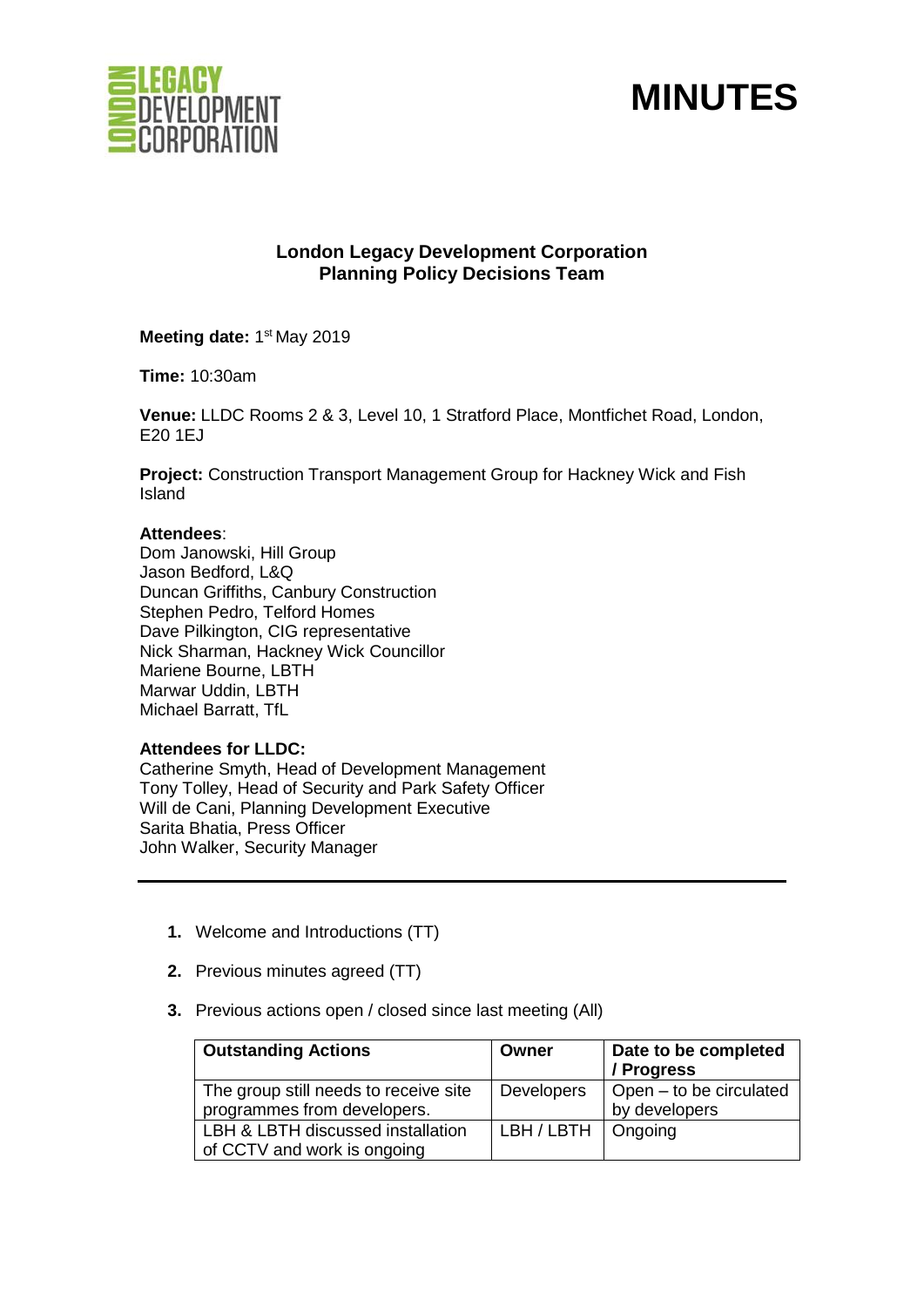- **4.** Transport for London (TfL) Presentation (Michael Barratt)
	- MB highlighted importance of wayfinding signage / diversions around construction sites for **all** users, including those with with physical / learning / access disabilities
	- MB outlined that best practice case studies can be found on the Considerate Constructor's Scheme website.
	- MB highlighted importance of night-time environment created by construction hoardings and environment at night should be strongly considered
	- MB highlighted natural surveillance / smooth environment around perimeter of site are easy solutions to ensuring a safer environment
	- MB identified opportunities for litter and steps around the boundary of the sites and should reduce these opportunities by 'grading off' the angles
	- MB to produce a report of findings after a walk-around Hackney Wick with LLDC
- **5.** Discussion on development sites (All)

#### *Canbury Construction – Wallis Rd & Berkshire Rd*

- *DG confirmed they have a licence to hoard over Berkshire Road adjacent to site and it is likely to be in place over the next few weeks (after date of the meeting)*
- *First round of investigation works is ongoing at the moment and additional borehole works are being explored*
- *DG confirmed that access gates along Berkshire Road gates are used after 9.30am and before 3pm to avoid school-run times*
- *DG aware of school hours sensitivity and working hard to avoid any construction traffic / work conflicts*
- *DG confirmed Canbury will look at hoardings and closure of Berkshire Road side footpath to minimise impact and implement a temporary solution whilst the hoarding is in place*
- *DG confirmed at the earliest, piling works to start mid-June*
- *SB confirmed communications between LLDC and LBH will be ongoing as and when necessary updates will be issued*
- *DG confirmed signage and website communications have been set up and underway*
- *DG confirmed CWMP has been submitted and is with LLDC for determination. This document outlines the principle for Berkshire Road gate to be used as the primary entrance where possible and then after this, Wallis Road access will be used.*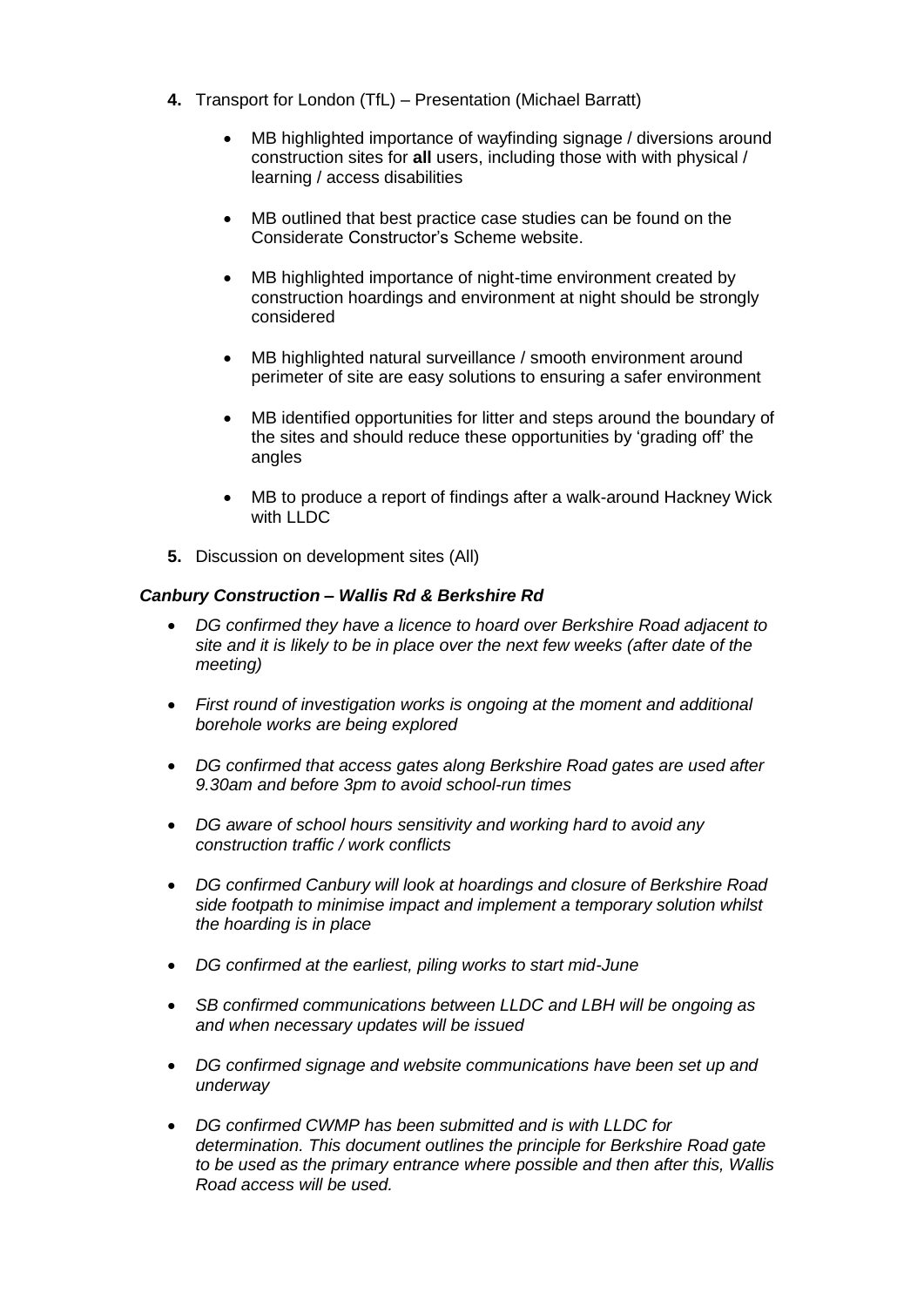#### *Hill Group – Wyke Rd & Monier Rd*

- *DJ confirmed that they have reduced hoarding boundaries along adjacent footpaths by 50% in the past month*
- *Weston Homes have recently completed and footpaths re-instated on their Wyke Road side, therefore combination of these two has significantly improved the environment*
- *CS confirmed Taylor Wimpey site (90 Monier Road) is likely to report to May Planning Committee and then their intention is to commence demolition works soon after*
- *WDC to ensure Taylor Wimpey attend meetings going forward given likely works to commence on-site*
- *DJ confirmed that all their units are programmed for completion this year and then off-site / footpaths to be completed*

#### *L&Q – Bream St*

- *JB confirmed they are working on all 6 development blocks on site, 2 access gates are still in operation and approximately 230-240 workers on site*
- *JB confirmed that Bream Street is likely to be closed until February 2020*
- *JB confirmed that residents will be informed of the extension of Bream Street closure*
- *JB confirmed that Dace road parking suspension will continue until December 2019*
- *JB confirmed they are currently receiving approximately 30-40 deliveries a day and the online booking system is generally working well for all deliveries*
- *JB confirmed that Lollipop person is still outside site twice a day during school-run hours*
- *JB confirmed in-between school-run hours, the lollipop warden moves to the roundabout to monitor*
- *JB confirmed they do not need to dig up Stour Road for gas (utilities)anymore and therefore no clash with Balfour Beatty works re. digging up Stour Road*

#### *Telford Homes – Wallis Road*

- *SP confirmed pedestrian ramp adjacent to Telford's site has been re-instated after it was crushed*
- *SP confirmed Telford to resume Phase 1 works on Tuesday 7th May 2019*
- *SP confirmed that no more than 20 x lorry trips a day, of which, no movements during school-run hours (8-9am & 3-4pm)*
- *SP confirmed the 2 week phased re-start period is to demonstrate that there are no issues on site, and thereafter, works will continue as usual*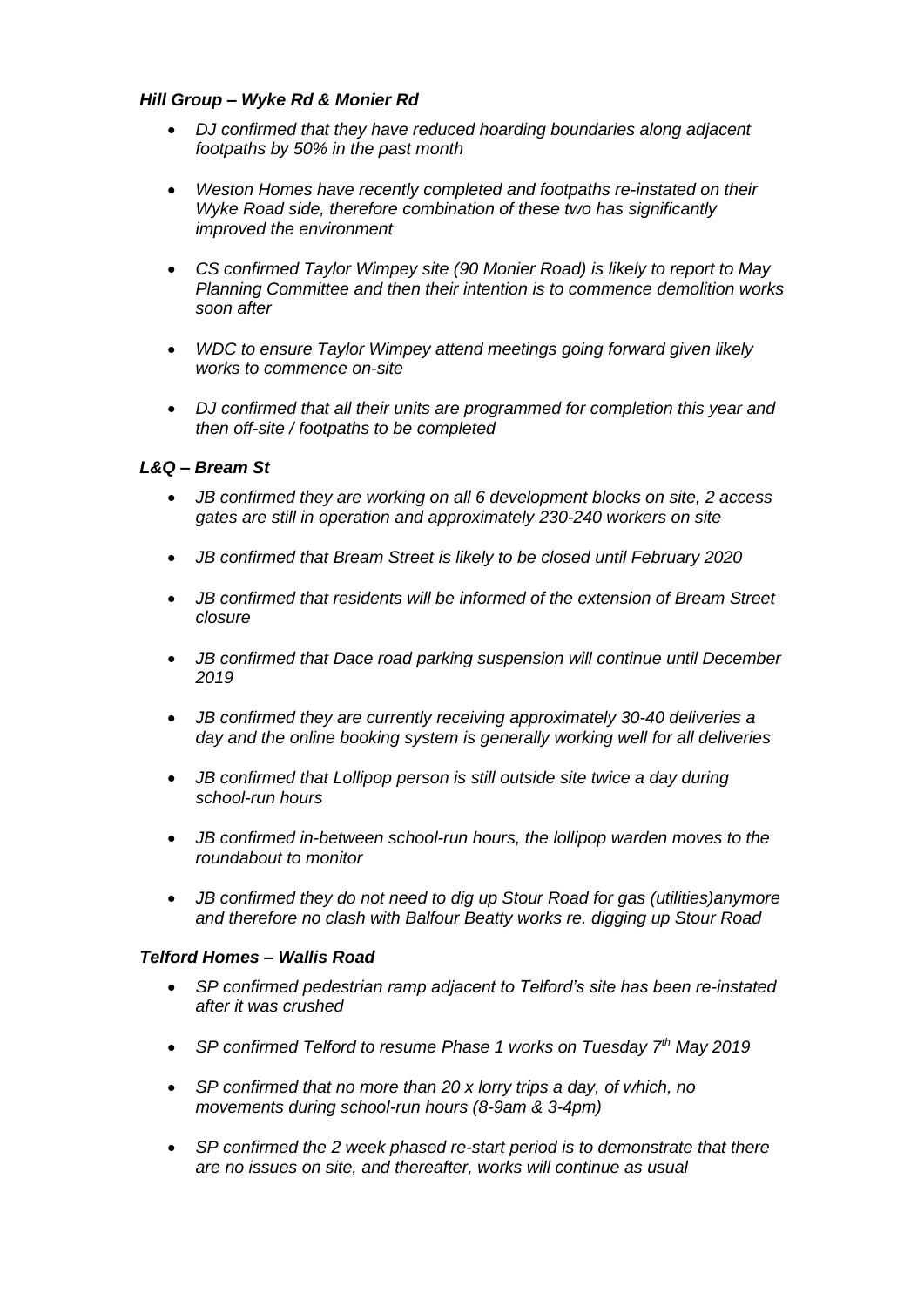- *CS confirmed that a LBH EHO representative and Arup (LLDC Environmental consultant's) representative will be present on site during the 2-week re-start period*
- *SP confirmed a 10 - 20-week period for initial excavation works*
- *SP confirmed Telford Homes are hosting a public drop-in session on 2nd May to communicate recent works and discussions with LLDC*
- *SB confirmed that Telford's communications website is now live and will be updated & 24hr help-line available*
- *TT suggested Telford & Canbury to upskill existing work/labour to fill crossing*  warden position given the direct impacts by their sites, and in any case, will *be funding any crossing warden. TT confirmed information re. upskilling has already been sent to Telford via SB.*
- *SP confirmed Telford to upskill members of their workforce/labour to act as crossing warden/marshal*
- *MB suggested engineering in a designated pedestrian route to re-route pedestrians around the hoardings of Canbury & Telford sites*

#### *Balfour Beatty*

#### *H16 Bridge:*

• *Bridge to open as of 02/05/19*

#### *H14 Bridge:*

• *Bridge to close as of 01/05/19*

#### *Other*

- *TT suggested weekly updates of construction activities will form a newsletter to be distributed through local interest / cultural groups*
- *TT to meet with SB to discuss the above and decide point of contacts and for newsletter to be disseminated*
- *TT confirmed Loop Road closure to facilitate H14 bridge will be 4-5 days instead of 2 weeks. 4-5 days closure to occur over a weekend period*

#### *Utilities*

- *BT works – recently completed around Wyke Road*
- *Stour Road is due to be closed from 13th May*
- *UKPN – to confirm works around Monier & Stour Road*
- *BB – Section 50 of footway closure to commence as of 13th May*
- *L&Q plant arriving up until 10th May and therefore need roads open until then*